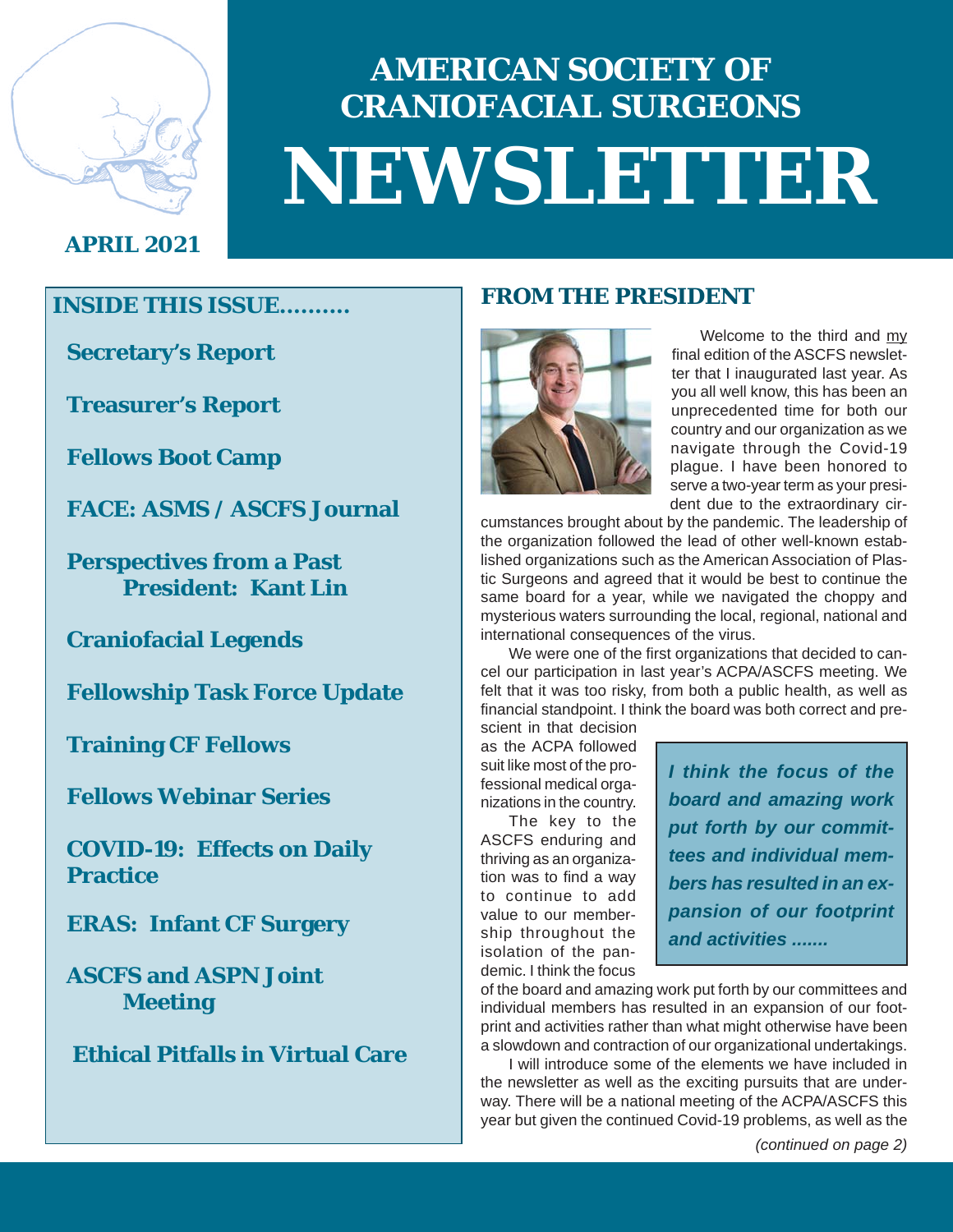#### **President's Message (continued from page one)**

restriction that many institutions have on travel for their employees, the meeting will utilize a virtual format. The meeting will take place April 29<sup>th</sup>-May 1<sup>st</sup>. Please go to our website or to the ACPA meeting website (https://acpa-cpf.org/annual-meeting/) to register if you have not already done so. CadmiumCD will be used as the virtual event platform which includes a virtual poster and exhibit hall. The event will offer 14 hours of live educational content with an additional 52.5 hours of pre-recorded session available for 60 days for all attendees. The live schedule will be supplemented with sponsored lunch and learns, social events, and attendee networking opportunities. Specifically with regard to ASCFS, we will have our own programming within the meeting. Please see the outline and schedule of all ASCFS meeting activities in this newsletter so you can best navigate and participate as you wish and not miss what we have in store!

We plan on having a business meeting that the whole membership will be invited to but did not want to be restricted by the constraints of the meeting and wanted to take advantage of the virtual nature of the event by scheduling at a time more of our membership will be able to participate. The business meeting will be held at on **Wednesday, April 28 at 8:00 pm EDT.** Please register to receive the access link: https:// us02web.zoom.us/meeting/register/ tZEvdeuoqjssGtaf3t4M\_02exrIBM1UsVO-e

In addition, we are so lucky to have Ian Munro give the Whitaker Lecture this year. He has not spoken at a major meeting since his retirement and he honors both our organization and Dr. Whitaker with this talk! We hope you had a chance to listen to listen to the live presentation on Saturday, April 17<sup>th</sup>. However, if you missed it will be replayed during the ACPA/ ASCFS meeting on Friday April 30<sup>th</sup> from 3-4:00 PM and will be available on the ASCFS website, following the meeting.

The election of our officers has been completed after the Nominating Committee met and put forth the slate of candidates, subsequently voted electronically by the membership. Please see and welcome your new incoming board listed in this newsletter. Our passing of the gavel will take place at the business meeting outlined previously.

Our joint effort for the ASMS/ASCFS on line Journal FACE continues to make amazing progress. Please read the article

by John Van Aalst, Editor-in-Chief, to understand where we have been with the journal and where we are going. I think it is very important to understand that this is *YOUR* journal, so I ask that you contribute in any way; from submitting articles (as content is king) to reviewing articles and sending ideas that you would like included.

Given that it will potentially be 2 years without an in-person meeting, we are seriously considering a joint meeting with the Pediatric Neurosurgeons again in Hawaii early in 2022! Please see Mark Urata's article that will outline and inform you of this

*I again ask for all of you to find a way to be involved in any of the efforts we have underway. You could even embark on new efforts if you have a novel idea and want to present it to the board.*

exciting potential program that might bring us all together again, when Covid-19 promises to be largely behind us!

Davinder Singh has been directing the Fellows Bootcamp initiative with the help of Stephen Beals. This past year we went to a virtual type format and we are carefully gauging the potential for an in-person boot camp this coming year. Please see Davinder's article outlining where we are now and how we are moving forward.

Jack Yu has written an insightful attempt at a craniofacial syllabus that ASCFS could potentially endorse to organize and codify a set of elements that would be uniform across our fellowships to assure quality and consistency. Continuing with our efforts contributing to a craniofacial ERAS project (Enhanced Recovery After Surgery), please see Jeff Fearon's piece on the efforts he has been putting forth. Joe Williams has been amazingly active in chairing committees and pushing forward efforts in regards to our fellowship task force as well as the Legends project and the related Joe Gruss initiative. Please take the time to read Joe Williams' 2 articles outlining our efforts in each of those programs. We have included a report from the Secretary and a report from the Treasurer that briefly explain where we are currently and can serve as a short primer to their reports at the planned business meeting. Paymon Sanati-Mehrizy is a 5<sup>th</sup> year plastic surgery resident at Mount Sinai and has put together a joint effort on behalf of the ASMS and the ASCFS to present a Fellowship Webinar series. Please see his article outlining the genesis of the idea, the reasons fellows will be interested, the plans and the schedule of implementation.

Rounding out the newsletter, I have included a column that I started in the last newsletter called "Perspectives of a Past President". Please see Kant Lin's article. Christian Verlcer, our resident ASCFS ethicist, has also written an article on the ethics of virtual visits, an interesting and controversial topic that has arisen more pointedly since the pandemic. Finally Steven Cohen has treated us to an article on how the Covid-19 plague affected his practice. See if you can relate to the tribulations that required many of us to deftly try and survive, particularly those in private practice!!

I cannot even begin to tell you how privileged I feel to have been your president for this two year term. I hope I have left

> this organization in a better place and can now pass the baton to the next president, feeling I have done well by all of you. I again ask for all of you to find a way to be involved in any of the efforts we have underway. You could even embark on new efforts if you have a novel idea and want to present it to the board. I look forward to Dr. Munro's talk, our virtual meeting and our business meeting when I once again interact with all of the friends and colleagues that make this organization such a special one.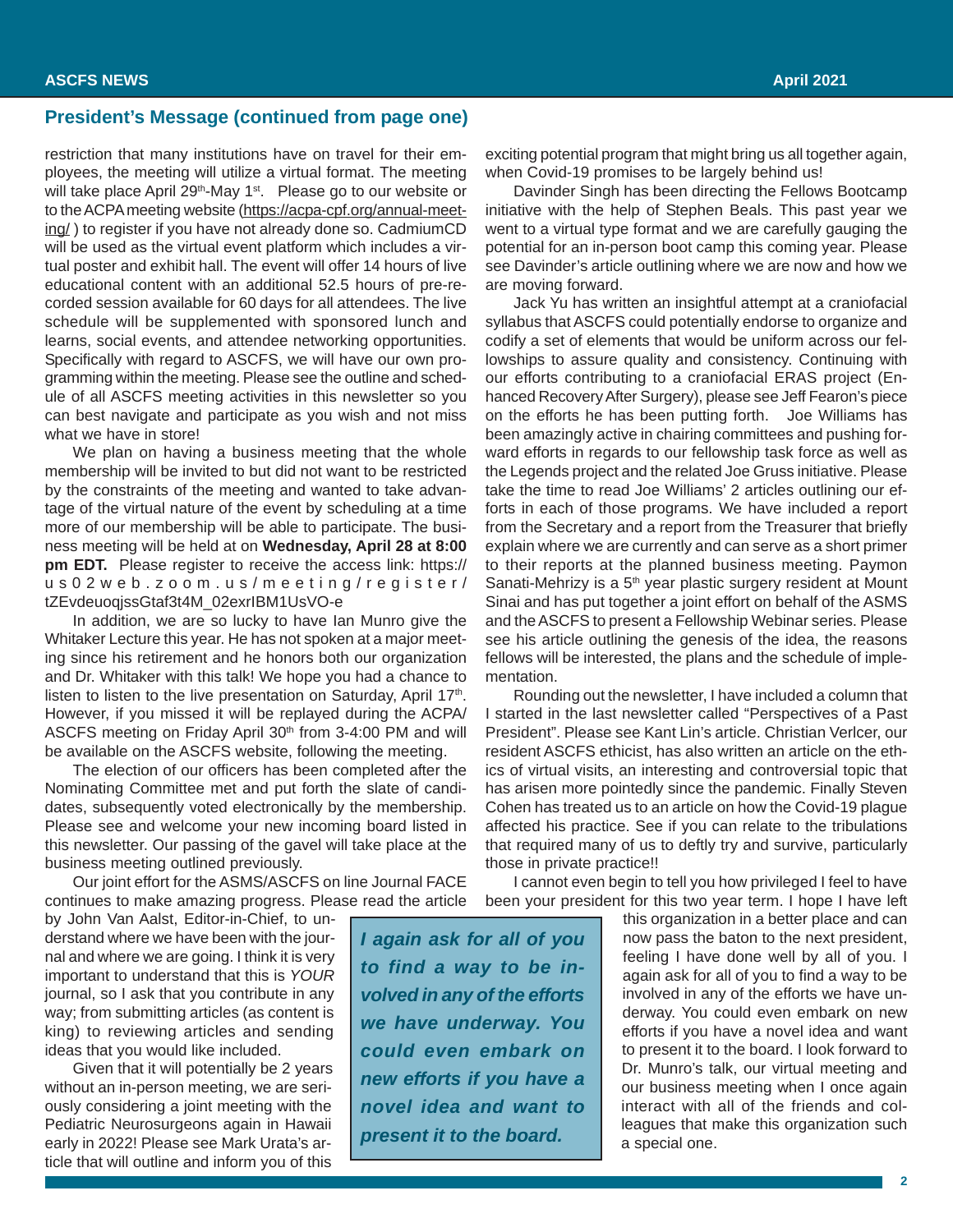### **FROM THE SECRETARY**



*William Hoffman, MD*

### **ASCFS Membership Continues to Grow**

Our current membership total is 387, with 102 Active Members, 57 Associate member, 209 resident members, 7 Honorary and 12 Life members.

In addition, the Executive Council is reviewing the current completed membership applications and we hope to present 6 new Active members, 2 new Associate members, 24 new Resident members, 3 upgrades to Active and 2 upgrades to Associate. Once reviewed and approved by the Council, they will be presented to the membership for ratification during the Virtual Annual Business Meeting on April 28.

If you know of any colleagues who would benefit from membership, please direct them to the ASCFS website for additional information and the online membeship application.

#### **FROM THE TREASURER**



*Patrick Kelley, MD*

In the last newsletter I reported that the organization's finances remained strong despite the pandemic and its decimating impact on the academic activity of the organization. As you may recall member dues support the financial health of the organization, whereas meeting registration and industry support allow us to run academic events on a revenue neutral basis. We have

heard many stories of health systems freezing dues payments and support to organizations like ours. It has been a difficult year for members to either convince their

parent organizations to continue to support the ASCFS. And for those members who pay out of pocket it has especially been difficult to justify the added cost in a down economic year.

I am happy to report that our membership has stayed strong and committed to the viability and mission of the organization. Despite the hardship, revenue from dues was \$25,250 for the fiscal year 2020, slightly edging revenues in 2019. That is remarkable to say the least. PRRI, our management partner, *I appreciate the confidence and trust that the society has placed in me over the last three years. As of the coming ASCFS national meeting, I will be passing the torch to Dr. Davinder Singh.*

has worked hard this year to keep our administrative costs down. We owe Lorraine O'Grady a special thanks for her efforts in dealing with the various challenges associated with the new virtual platform. Additionally, her astute and timely advice kept the organization from getting trapped into contractual venue rental fees as meetings were being cancelled.

Total assets/liabilities for ASCFS were \$62,184, again slightly edging 2019. Total assets for ASCFS Foundation were \$84,729, edging upward roughly \$8000 from the previous year. The assets of the foundation have reached a point where the board is contemplating a very conservative investment strategy for a portion of the funds to help bolster the long-term health of the ASCFS Foundation. The foundation's mission is an aca-

> demic one and over the years it has been used to support keynote speakers at our national meetings. The new strategy will work to ensure that we always have funds to maintain this activity into the future.

> This newsletter will be my last one as Treasurer as I move on to the President-elect position. I appreciate the confidence and trust that the society has placed in me over the last three years. As of the coming ASCFS national meeting, I will be passing the torch to Dr. Davinder Singh. We hope to see everyone in the year to come. Let's keep our fingers crossed for a return to normalcy!

|                                 | <b>2021-2022 ASCFS Council</b> |           |  |
|---------------------------------|--------------------------------|-----------|--|
| President                       | John van Aalst, MD             | 2021-2022 |  |
| President-Elect                 | <b>Patrick Kelley</b>          | 2021-2022 |  |
| Secretary                       | William Hoffman                | 2020-2022 |  |
| <b>Treasurer</b>                | Davinder Singh, MD             | 2021-2023 |  |
| <b>Immediate Past President</b> | Steve Buchman                  | 2021-2022 |  |
| <b>Council Members:</b>         | <b>Christopher Forrest</b>     | 2020-2022 |  |
|                                 | Raymond Harshbarger            | 2021-2023 |  |
|                                 | Lisa David                     | 2019-2022 |  |
|                                 | Joseph Williams, MD            | 2021-2023 |  |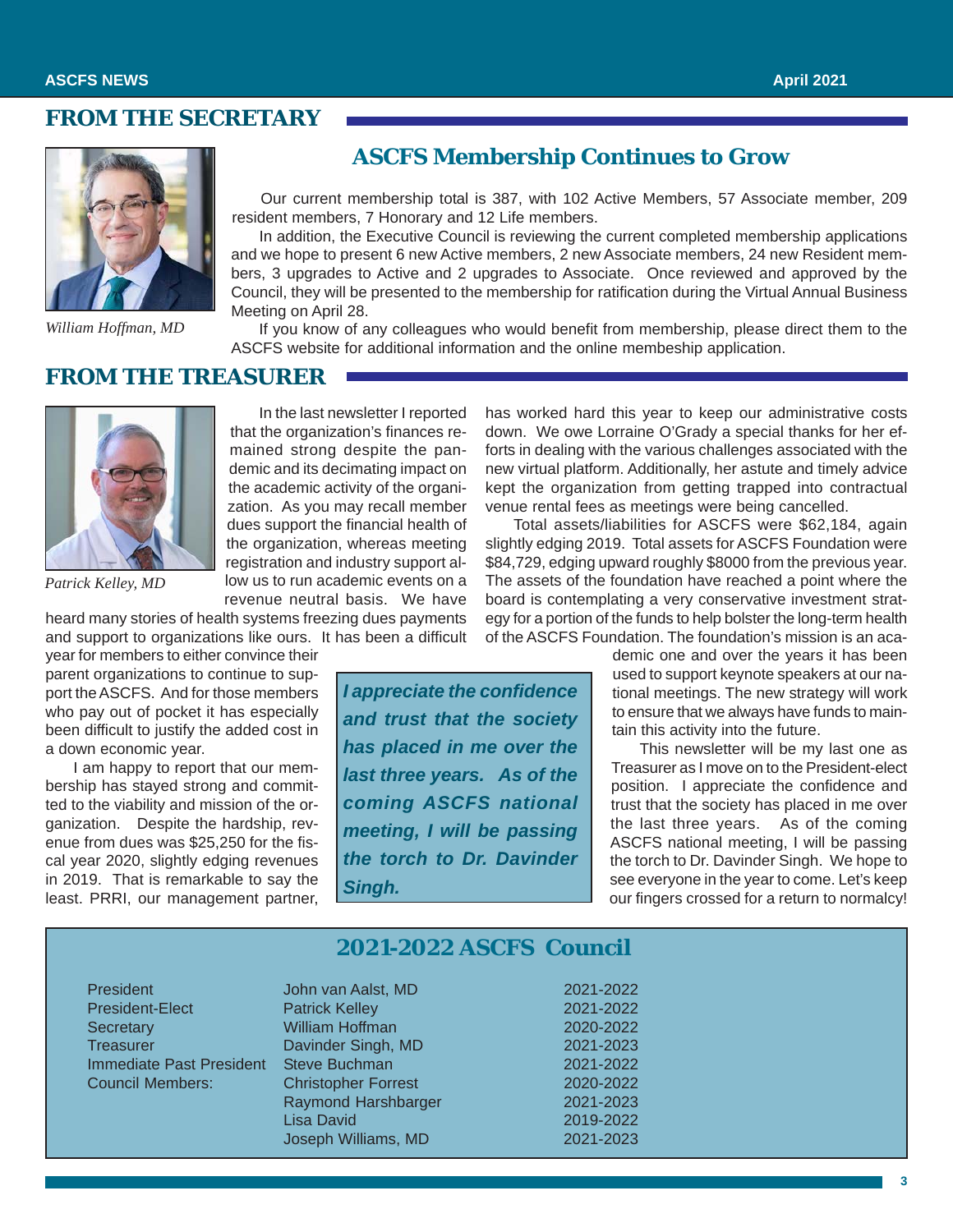### **Honoring Our Mentors: The Legends Project**



*Joseph Williams, MD*

Many organizations have created libraries that capture video interviews of our mentors and leaders in our selected professions. In the surgical arena, we have had the ability to not only store operative procedures from our most skilled colleagues but to also hear directly from them about their careers, insights and innovations. For many of us who have stood on those broad

shoulders, it is most satisfying. For those who have perhaps only known our leaders through papers or indirect conversation, an opportunity to hear and see these giants of our profession as they reveal themselves is a unique source of inspiration and provides depth and better appreciation of our history and identity.

It is to this end that the ASCFS began to explore avenues to actively capture and honor the leaders of our subspecialty.

We have assembled three members, **Michael Golinko, Colin Brady** and myself to begin the acquisition of these interviews. We welcome others, especially those who have video skills.

Our goal is to obtain one or two interviews annually during our national meeting with the ACPA. As with much that is COVID, these plans have been postponed until our next live meeting, hopefully in 2022. Until that time, we will focus on creating video documentaries that honor two of our recently departed colleagues, Joseph Gruss and Ken Salyer. These two figures will initiate our Legends library. The link below will provide a depository for all who may have contributions in the form of videos or photos that capture memories of their wonderful career. We will also reach out to individuals for interviews regarding unique memories that they may wish to share.

http s://drive.google.com/drive/folders/ 1\_WEx4M48wBrthQwqZHAtlL9JhnG3vEc9?usp=sharing

The details regarding the selection process for future interviews will be provided in the next newsletter. Thank you for your support of the Legends project now and in the future.

### **Craniofacial Fellowships: An Update**

Two proposals were recently approved by the ASCFS board regarding our fellowship program.

#### **Proposal 1**

The ASCFS provides an avenue for official endorsement of their fellowship programs. Currently the criteria would include all programs participating in the match process through the San Francisco Match. The sponsorship would include:

- a. a certificate from the ASCFS counsel to the fellow at the completion of the sponsored fellowship
- b. An acknowledgement on the ASCFS website endorsing the participating programs.

This is a broadly inclusive group based on an agreement by programs to participate in the SF match. The endorsement will provide a level of legitimacy gained through recognition and oversite from our national organization.

#### **Proposal 2**

Form a craniofacial fellowship committee with the following charge (all to be approved by Council:

- a. create guidelines for current fellowships in the area of curricula, case numbers and any other activity deemed necessary to create uniformed and quantifiable metrics.
- b. create guidelines for all new fellowship programs wishing to participate in the area of curricula, case numbers and any other activity deemed necessary to create uniformed and quantifiable metrics to meet criteria for sponsorship.
- c. oversee current fellowship programs and provide a biannual report to the Counsel.

The members of the committee were selected to represent a variety of current fellowship structures and content. Chris Forrest, Craig Birgfeld, Richard Kirshner, Jordan Steinberg, Jeff Hammoudeh, Jesse Goldstein, Joe Williams / Ex oficio : Steve Buchman, Mark Urata

#### **General Areas of Development**

- a. Create standards of content within a craniofacial fellowship, including Case logs, Teaching, and Other
- b. Create a tract for programs requesting new fellowships including Criteria for probation/ full fellowship
- c. Maintain an active roster of sponsored programs, including sponsorship recognition at the completion of the fellowship, maintain a fellowship webpage that will list sonsored programs with a characterization of the programs (strengths)
- d. Create an oversite structure for program reviews
- e. Create and maintain a CF fellowship Syllabus (see related article by Jack Yu)
- f. Communication of committee activities with council, program directors and members through the website and this newsletter.
- g. Other Considerations include the interview process (scheduling, etc) and post fellowship testing

There is no current agenda as to the eventual structure of our fellowship programs. The committee recognizes the sensitive nature of change and the traditions embedded in our current fellowship structure. The committee will be transparent with the process and, as always, open to discussions/suggestions from our Society, especially program directors.

Our mission is to create a national fellowship program providing consistency in experience and strengthening our national identity while maintaining the flexibility to allow individual programs to build on their unique strengths.

**4**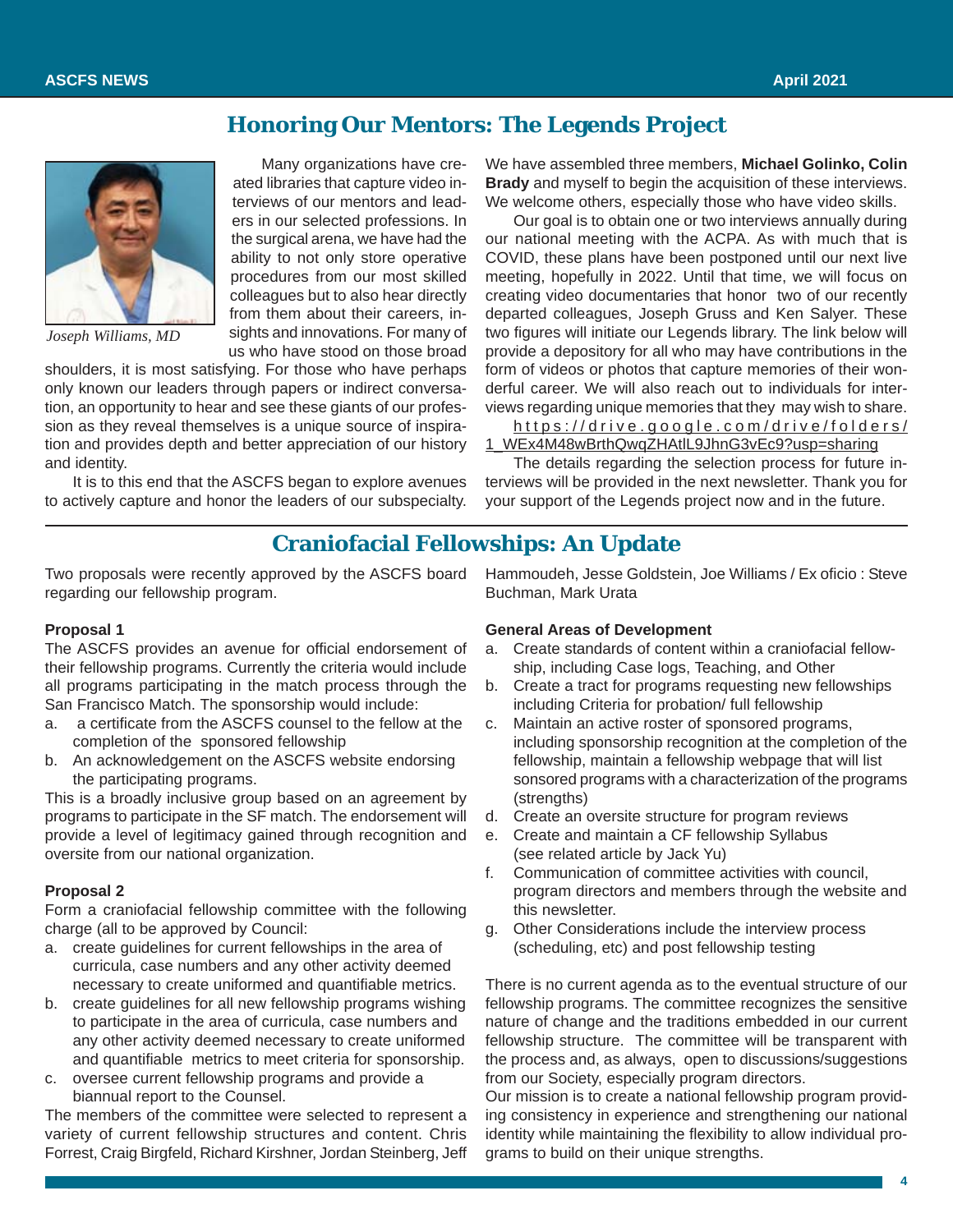### **FACE: The Future**



*John vanAalst, MD*

FACE has had a successful first year. We are now moving into our second year of publication. In order to more fully develop our voice as the official organ of both the ASCFS and the ASMS, we need broad participation from our members and implementation of national and international strategies. Our national strategy has the end-goal of becoming the "go-to"

journal for all Craniomaxillofacial topics through high-caliber articles, review articles that target inadequately addressed topics, promotion of strategies to standardize education among US-based Craniofacial Fellowships, promotion and publication of enhanced recovery after surgery (ERAS) protocols, advertising to achieve financial sustainability, developing relationships with reginal and national surgical organizations, and targeted development strategies to generate a greater volume of high quality articles. Our international strategy is based on an open invitation to international authors to publish their best work in a new and exciting journal, by and for experts in craniomaxillofacial surgery, with a quick turn-around time for publication, and at no charge to authors.

Our **national strategy** begins with our Editorial Board, who are currently working at their home institutions to promote FACE. Section Editors are now targeting high-profile authors to submit specific articles for publication in FACE, including review articles, that should generate high numbers of citations for future indexing.

**Review articles** will be subjected to extremely rigorous evaluation because they need to be of the highest quality. These articles will target subject matters that have either been inadequately addressed or were published long-enough ago, that they are no longer relevant. These review articles should be written in a manner that can be used as tools to train residents and fellows and as potential references for board examination. Possible review topics include, but are not limited, to: scar revision of the face, statistics, epidemiology, molecular biology of craniosynostosis, branchial cleft embryology, facial nerve pathologies, benign tumors of the jaws, maxillary distraction in the current cleft algorithm, vascular anomalies, giant congenital nevi, orbital hypertelorism, migraine headaches, management of congenital eyelid ptosis, facial feminization, scalp reconstruction, facial reanimation, nasal reconstruction, lip reconstruction, eyelid reconstruction, management of microtia and otoplasty. If any of you are interested in joining a group of authors to write any of these articles, please contact Peter Taub (peterjtaub@gmail.com), Jack Yu (jyu@augusta.edu), Steve Buchman (sbuchman@umich.edu) or John van Aalst (johnavanaalst@gmail.com).

FACE will also be used as a vehicle to promote and publish work currently being done to standardize training in **USbased Craniofacial Fellowships** (lead by Joe Williams) and Continued on next page Continued on next page

to promote and publish protocols currently being developed by the ASCFS Presidential Taskforce on Craniofacial **ERAS** (members include Craig Brigfeld, Jeff Fearon, Stacey Francis, Jesse Goldstein, Anand Kumar, Aaron Mason, Albert Oh, Alex Rottgers, Davinder Singh, Joe Williams, and Jack Yu).

Our eventual goal for **advertising** is to make FACE a selfsustaining business venture. Jack Yu and Stacey Francis are leading efforts to increase advertising among the companies with which our members do business. If you have relationships with companies that you believe would benefit from advertising in FACE, please contact Stacey Francis (Stacey.H.Francis@kp.org).

We are currently developing and expanding relationships with **regional and national societies**, including the Ohio Valley SPS, Northeastern SPS, Southeastern SPS, ACPA, and the Plastic Surgery Research Council, to publish abstracts from their annual meetings. The purpose of these relationships is to increase the number of authors associated with FACE, and to encourage these authors to publish future work in FACE. These associations will result in increased citations that will be a key metric in our goal for indexing.

Lastly, in order to improve the number and quality of articles submitted to FACE, Ray Harshbarger has agreed to fill the role of **Editor for Development.** He will assist each pair of section editors (sections include Clefts, Craniofacial and Orthognathic Surgery, Basic Science, Aesthetic Surgery, Trauma, Head and Neck Cancer, Business and Education, Advocacy and Policy, and Gender Affirmation) to approach nationally and internationally recognized authors to provide targeted manuscripts for publication in FACE.

Our **international strategy** will focus on increasing the number of quality submissions from international authors. In our first year, we accepted articles for publication from South America, the Middle East, Asia, Africa, and Australia. Over the last 6 months FACE articles have been viewed in rank order by readers from the following countries: 1) United States, 2) India, 3) United Kingdom, 4) Brazil, 5) Turkey, 6) Aus-



tralia, 7) Canada, 8) China, 9) Philippines, and 10) Taiwan.

The first step for increased submissions will focus on the home countries of our inter- national editors: in Brazil (Cassio Raposo, M: cassioraposo@hotmail.com), Taiwan (Tien Cian Thomas Wang, MD, PhD: ichibangwang@gmail.com ), the Netherlands (Irene Mathijssen, MD: i.mathijssen@erasmusmc.nl), and Egypt (Amir Elbabary, MD: amir\_elbarbary@yahoo.com). Letters and flyers crafted by Ray Harshbarger with our international authors will be sent to surgical societies in these countries, encouraging their members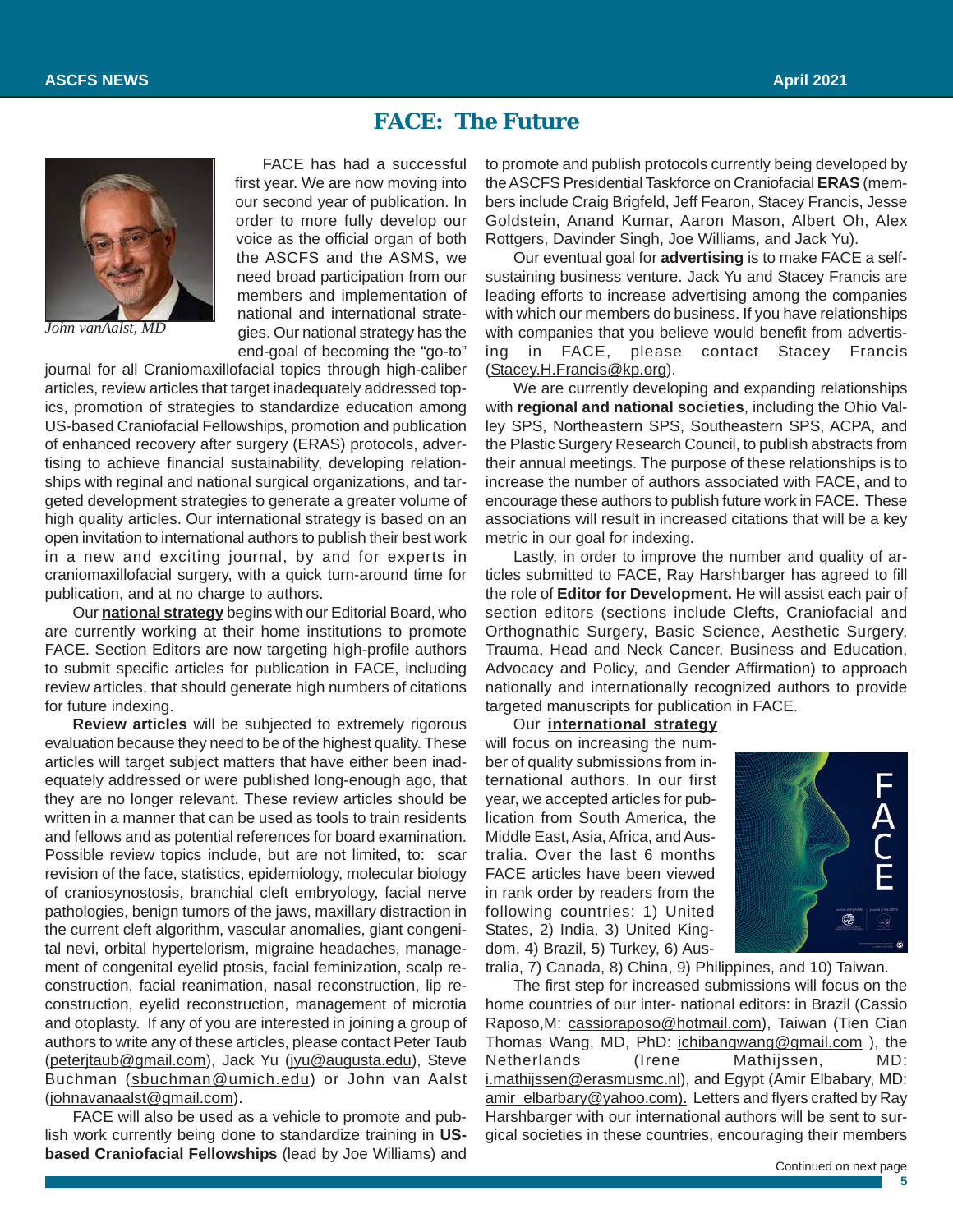### **Fellows Boot Camp 2021 Going Virtual**



*Davinder Singh, MD*

The annual **ASCFS/ASMS Boot Camp: Essential Training for Craniofacial Fellows** has been held in Phoenix at the beginning of August with all craniofacial fellows and national craniofacial faculty in attendance since 2010. Unfortunately, due to COVID-19 restrictions, we had to convert the 2020 Boot Camp to an online learning platform and shared video

recordings of the 2018 and 2019 lectures and cadaver dissections with the 2020 Craniofacial Fellows.

Based on current travel restricitons and feedback from program directors and fellows, plans are now underway to hold the 2021 Boot Camp virtually. The ASCFS looks forward to welcoming the fellows into the community of Craniofacial Plastic Surgery.

Details are being reviewed and confirmed to have live faculty lectures and while we are unable to have a hahnds-on component, thre will be ample opportunity for interaction with faculty and samll group discussions.

We will continue to maintain the video recordings of prior lectures and cadaver labs on the ASCFS website and may be used for reference prior to and after the Boot Camp.

The following modules (lectures and cadaver dissections) will be covered:

| Module 1 - Craniosynostosis: Suturectomy and         |
|------------------------------------------------------|
| Open Techniques                                      |
| Module 2 - LeFort III/Monobloc/Bipartition           |
| Module 3 - Microvascular craniofacial reconstruction |
| Module 4 - TMJ Exposure (Facial Nerve Exposure       |
| via Superficial Parotidectomy                        |
| Module 5 - Hypertelorism/Transnasal Wiring           |
| Module 6 - LeFort I                                  |
| Module 7 - Mandibular Osteotomy (BSSO) / Genioplasty |
| Module 8 - Application of Distraction Devices        |
|                                                      |

 It is a great opportunity to not only learn from one another but also to form lifelong colleagues and friendships. The ASCFS wishes you all the best in the start of your fellowship training and warmly welcomes you to join ASCFS as a craniofacial fellow.

### **FACE: The Future** *(continued from previous page)*

to submit manuscripts to FACE. In addition, with the assistance of Arun Gosain, we have recently reached out to the Indian Society of Plastic and Reconstructive Surgery, with the hope of increasing article submission by Indian authors.

Our selling point to international authors is simple: we want to include them in a new and exciting journal that is focused exclusively on craniomaxillofacial topics. Our turn-around time for publication is quick, and lastly, all accepted articles will be published at no cost to authors.

Having completed a successful inauguration to FACE in 2020, we need to achieve greater success in 2021. Read FACE, submit to FACE, and cite FACE. Our success depends on all of us. When you read articles from FACE, share them with colleagues. In addition, you can receive notices about new articles published in FACE by using this link: https:// journals.sagepub.com/connected/FAC#email-alert.

Best to all of you and your families in the coming year. FACE forward in 2021.

#### **FACE Vol. 2, No. 1, March 1, 2021 Available Online**

#### **Articles**

Impact of COVID-19 on Cleft Surgical Care

Influenza as a Measure of Maternal Immune Activation and Its Effects on the Incidence of Encephalocele and Microtia

The Association Between Influenza Infection Rates and the Incidence of Orofacial Clefts in the United States

Multidisciplinary Rehabilitation of an Adult with a Cleft Lip and Palate: An Illustration of a Dental Substitution Approach for the Management of Unilateral Agenesis of Central and Lateral Incisors

Monobloc Facial Advancement in the World of COVID-19 Testing: A New Potential Risk for Iatrogenic Injury

Le Fort III Distraction Osteogenesis: Early Experience With an Internal Bilevel Midface Distraction System

Foreign Accent Syndrome: A Rare Sequelae after Orthognathic **Surgery** 

Millennials Are Interested in Botulinum Toxin Injections for Prevention of Facial Rhytids

Administration of Steroids Is Associated With Increased Length of Stay But Not Post-Operative Complications or Readmissions in Patients Undergoing Orthognathic Surgery

Tongue-Based Procedures in Treating Refractory Obstructive Sleep Apnea in Down Syndrome Patients: A Systematic Review and Meta-Analysis

Polysomnography in the Early Consolidation Phase of Mandibular Distraction as a Tool to Identify Residual Tongue-Based Airway Obstruction and Need for Further Distraction: A Follow-Up Study

Use of Ultrasound in the Planning of Spring-Assisted Cranioplasty for Correction of Scaphocephaly

A Novel Surgical Technique for Large Frontoencephalocele Management: The Mercy Ships Approach

Trends in Craniofacial Injuries Associated with the Introduction of Electric Scooter Sharing Services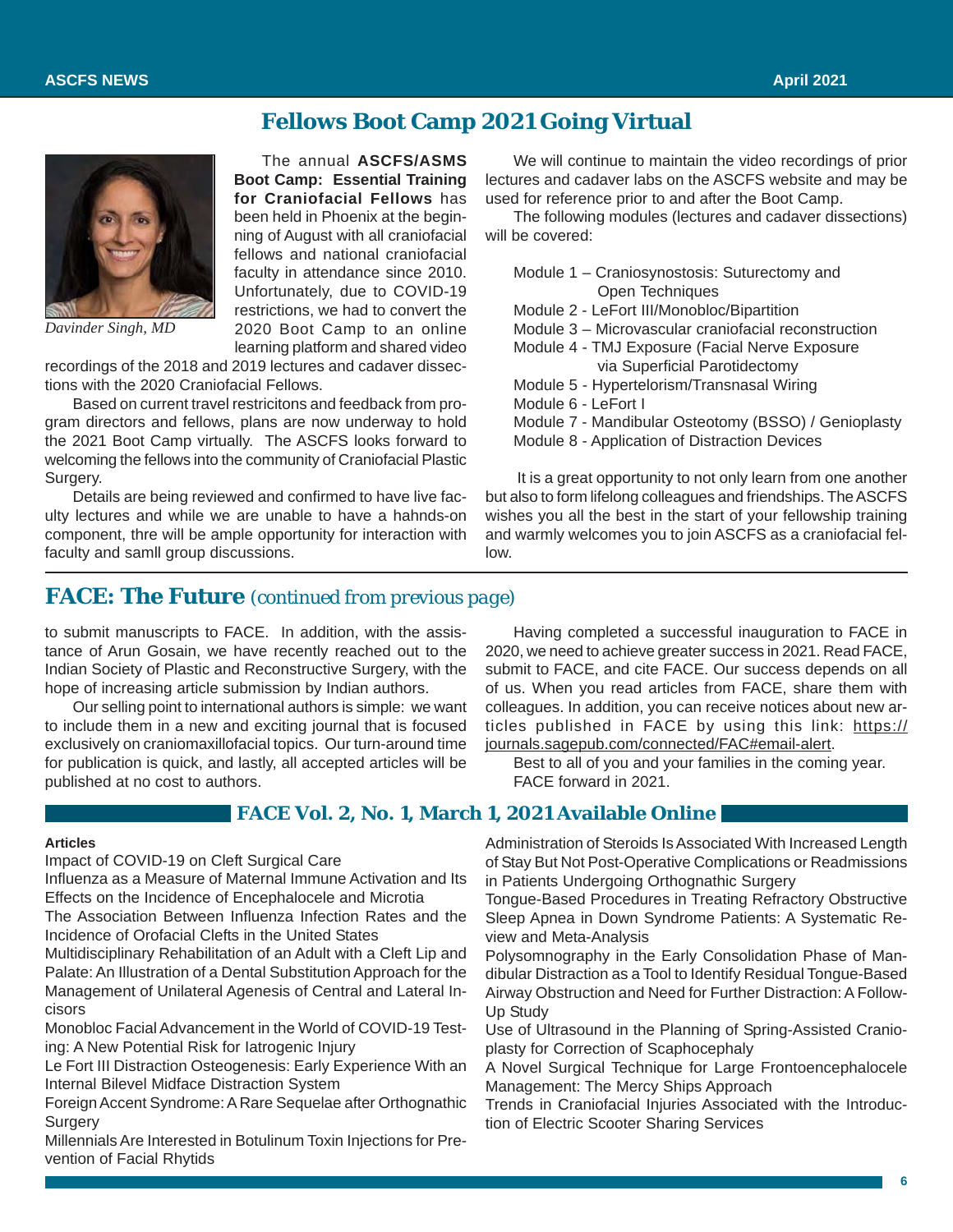### **How Did COVID Affect my Practice and I: A Personal Perspective**



*Steven R. Cohen, MD*

I was delighted to receive an email from one of my favorite people in the world, Dr. Steven Buchman, asking me to write a short article about how Covid affected my medical practice and I. Here is a short recap. On March 24, 2020, I returned from my last trip, as a visiting professor at Stanford University Medical Center. The next day, we shut our practice down. My first

thought was to consider the worse case scenario- What if I had to close my practice? This was the bottom line question for me and the answer that came to me, was I would be fine, I was flexible and creative and had saved well, and if forced into "retirement", I would take up Art full time and start a consulting business in medicine and teach creativity. My family would be fine as well since our kids were already in eCommerce and businesses that were amendable to online and remote work. My wife was ok as well since Sheri was enrolled in a low residency MFA program in creative writing, which was already 90% online.

Next, I called our COO. Kris is an amazing woman. Married to a Navy Seal, a true hero, she knows how you have to be flexible in life and deal with the unexpected. Immediately, I contacted our building about deferring rent. I was first to call them and their answer was not pleasant or humane, but it didn't matter because protecting my staff took precedent and I was prepared to deal with the building management if necessary. We then applied and received an emergency government loan under the payroll protection loan program and this along with my personal contribution of several hundred thousands of



dollars, took care of our salaries and rent for 3 months. My practice has 15 employees and one went on unemployment, but the rest did fine and were paid their full salary. On May 15, we reopened. The first week there was a trickle of patients and then it was full steam ahead. I am as busy now as our busiest time with surgery and it has not let up.

As far as career, everything was ported to the internet. I did numerous grand rounds at major universities, something I had wanted to do for years, but didn't have time because of my overseas travel and practice schedule. I improved my commu-

nication skills, my talks became more professional. I became much more involved with an organization I truly enjoy, the International Society of Aesthetic Plastic Surgery (ISAPS), giving courses and planning for future courses in the area I have become most interested in, facial rejuvenation and regenerative medicine. I was able to nearly finish my textbook on Regenerative Facial Surgery and publish a half dozen articles and another 4 chapters on Injectable Tissue Re-

*I painted more than ever, completing nearly 150 paintings. I published 71 of them in a collection called Pandemic Paintings ....*

placement and Regeneration, a new anatomic and regenerative way to fat graft the face and to reconstruct youth. I also became very involved with "the Superneck Group". Encouraged by the founder, a brilliant Brazilian surgeon, Andres Auswald and Jim Grotting, Jerry O'Daniels, Ozan Sozer and Foad Nahai, and many others in the US and around the world, I have vastly improved my results which were already pretty good, but have gotten exponentially better with the support and education from many peers from around the world.

All and all, things are different. I feel compressed in a strange way. My dreams are more limited, but hopefully will return full force as things settle down and become the new normal. I want to travel again. On a personal level, I read extensively…novels, poetry, non-fiction. I painted more than ever, completing nearly 150 paintings. I published 71 of them in a collection called Pandemic Paintings and received many texts and messages from galleries and individuals who loved my work. I sent numerous original paintings to my favorite people all of the world as little surprises. I read 5 novels by Murakami, an amazing Japanese writer, who will likely get a Nobel prize one day. I read Czeslaw Milosz's poetry, which is absolutely brilliant, yet so simple and humble. I exercised a lot and changed my eating habits for the better. And most importantly, I realized who I was as a person and began to come to terms with my deficiencies as well as my strengths. I realized, and was never under the illusion, that beyond a few, I would not be remembered for my work, but nevertheless, I planned to continue to do what I am here to do: create things so pure and beautiful from the heart, that it doesn't matter how large they are or who might see them!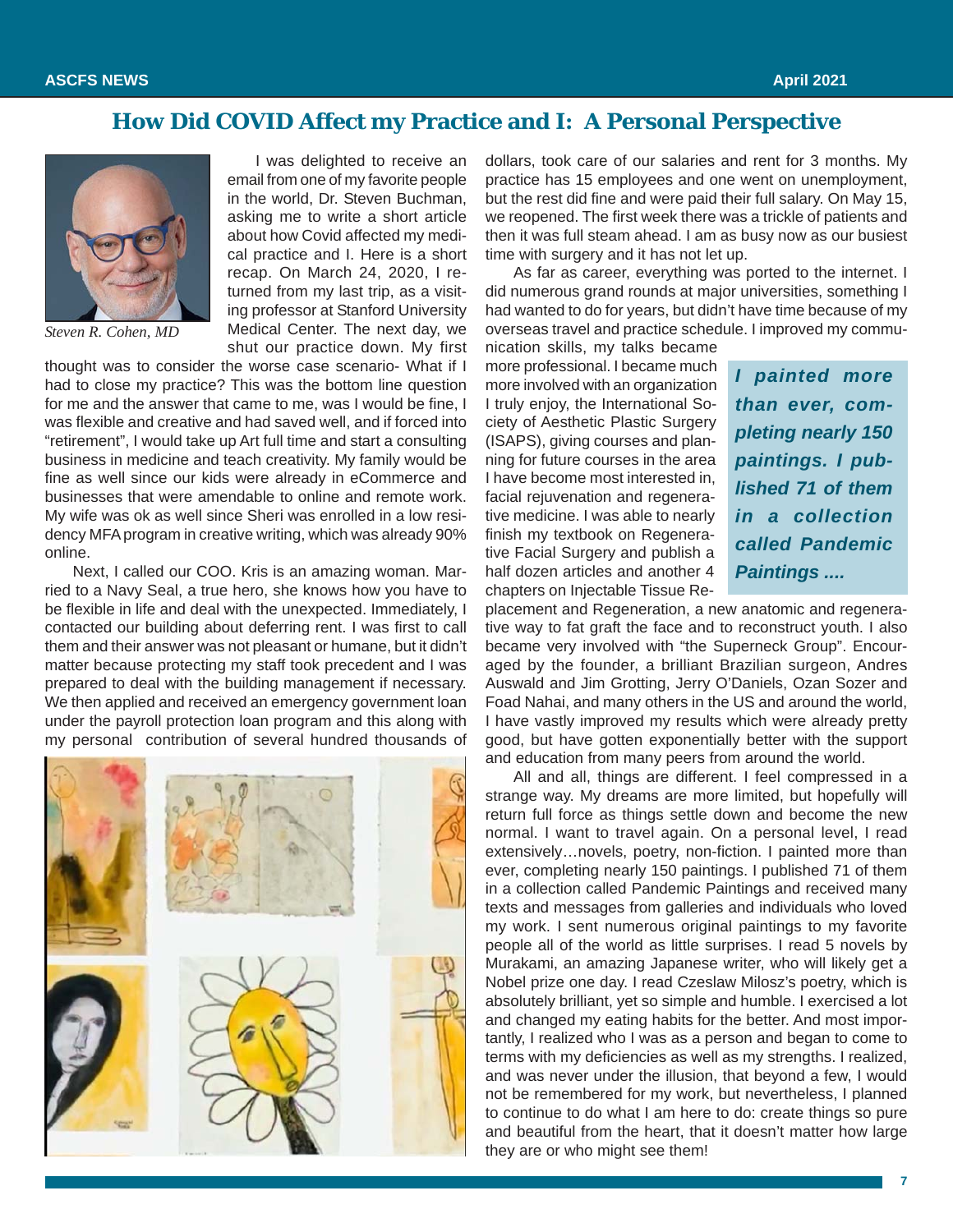### **Perspectives from a Past President:** *Top Ten Reasons For Being a Craniofacial Surgeon*



*Kant Lin, MD*

My entire career has been spent on the faculty of one of several academic university medical centers, all as a practicing craniofacial surgeon. In addition to my clinical work and research efforts, teaching and mentoring medical students, residents and fellows has also been an integral part of my job description. Each year I am asked for career planning advice, along

with writing letters of recommendation, on behalf of eager and ambitious young doctors or doctors to be as they strategize and plot out their careers. Through this process, I have become aware of and increasingly concerned over two trends that I will address in this commentary.

First, the level of anxiety and angst that our young trainees now exhibit as they attempt to obtain a coveted, but very limited in number, position in a plastic surgery residency program has increased to near toxic levels. Second, and what I find even more distressing, is that I have heard the following comment made repeatedly, and with increasing frequency: *"I really enjoyed my experience with craniofacial surgery, and I even considered it for a career, BUT…",* with the sentence usually ending in some verbiage regarding either the lack of employment opportunities or the poor renumeration potential of a craniofacial surgeon. With these two factors weighing heavily on their minds, I see most of these very promising young candidates unfortunately go off to pursue training either outside of plastic surgery altogether, or as microsurgeons or in hand surgery thinking that this would increase their chances of obtaining future employment or making a sufficient living.

The renowned physician, Sir William Osler, one of the four founders of the Johns Hopkins Hospital and the creator of the

*...what I consider are the "Top Ten Reasons for Being A Craniofacial Surgeon". I do so with the hope that these observations might inspire those young physicians who have been discouraged from pursuing a craniofacial career to reconsider before it's too late.*

first residency program for specialty training of physicians, once wrote *"The practice of medicine is an art, not a trade; a calling, not a business, a calling in which your heart will be exercised as much as your head". <sup>1</sup>* I believe this sentiment to be as relevant and true today as it was when first written in the late 1800's. Unfortunately however, it appears to have not been taken to heart by many of the

new generation of physicians who make their career decisions based primarily on economic considerations rather than what appeals to their passions, heart and soul. There is little doubt that one can and will make a comfortable living as a plastic surgeon, no matter which sub-specialty, but I would urge those budding young trainees to give consideration beyond merely the dollars and financial projections. In my mind, being a craniofacial surgeon is not just a job, it's a calling! Follow your passions and pursue that which makes your heart beat skip just a bit quicker!

Readers of a certain age will undoubtedly remember the late night television talk show "The Late Show" hosted by David Letterman. Among the show's most memorable segments was his nightly "Top Ten List" which revolved around a common theme and was usually humorous and sometimes ironic in nature. This segment inspired me to compile, based on my own personal journey, what I consider are the *"Top Ten Reasons for Being A Craniofacial Surgeon"*. I do so with the hope that these observations might inspire those young physicians who have been discouraged from pursuing a craniofacial career to reconsider before it's too late.

- 10. Craniofacial training provides an additional skill set and level of expertise which can be applied in other areas within plastic surgery of the head and neck region. *Facial aesthetic surgery, rhinoplasty, facial trauma reconstruction, facial reanimation and transgender care are all examples of ways that craniofacial training can be used to enhance and diversify one's practice.*
- 9. Craniofacial surgery is predominantly practiced at hospitals affiliated with universities. *This provides the opportunity for a stimulating academic work environment involved in the training of residents, fellows and medical students.*
- 8. Academia provides opportunities to do collaborative cutting edge research. *Trans-discipline collaboration can open up avenues of research beyond the normal scope of plastic surgery and these possibilities are only limited by one's time and imagination.*
- 7. The community of craniofacial surgeons is small with a limited number of colleagues. *This engenders close working relationships and personal friendships of like-minded individuals from around the world. The various craniofacial societies (ASCFS, ISCFS, ACPA, ASMS) are full of wonderful people that I have had the privilege of getting to know.*
- 6. Craniofacial surgery is considered "socially redeemable". *These procedures can be readily applied to global medicine initiatives and mission trips in underdeveloped countries as a way of "giving back" and improving the over all human condition.*

Continued on next page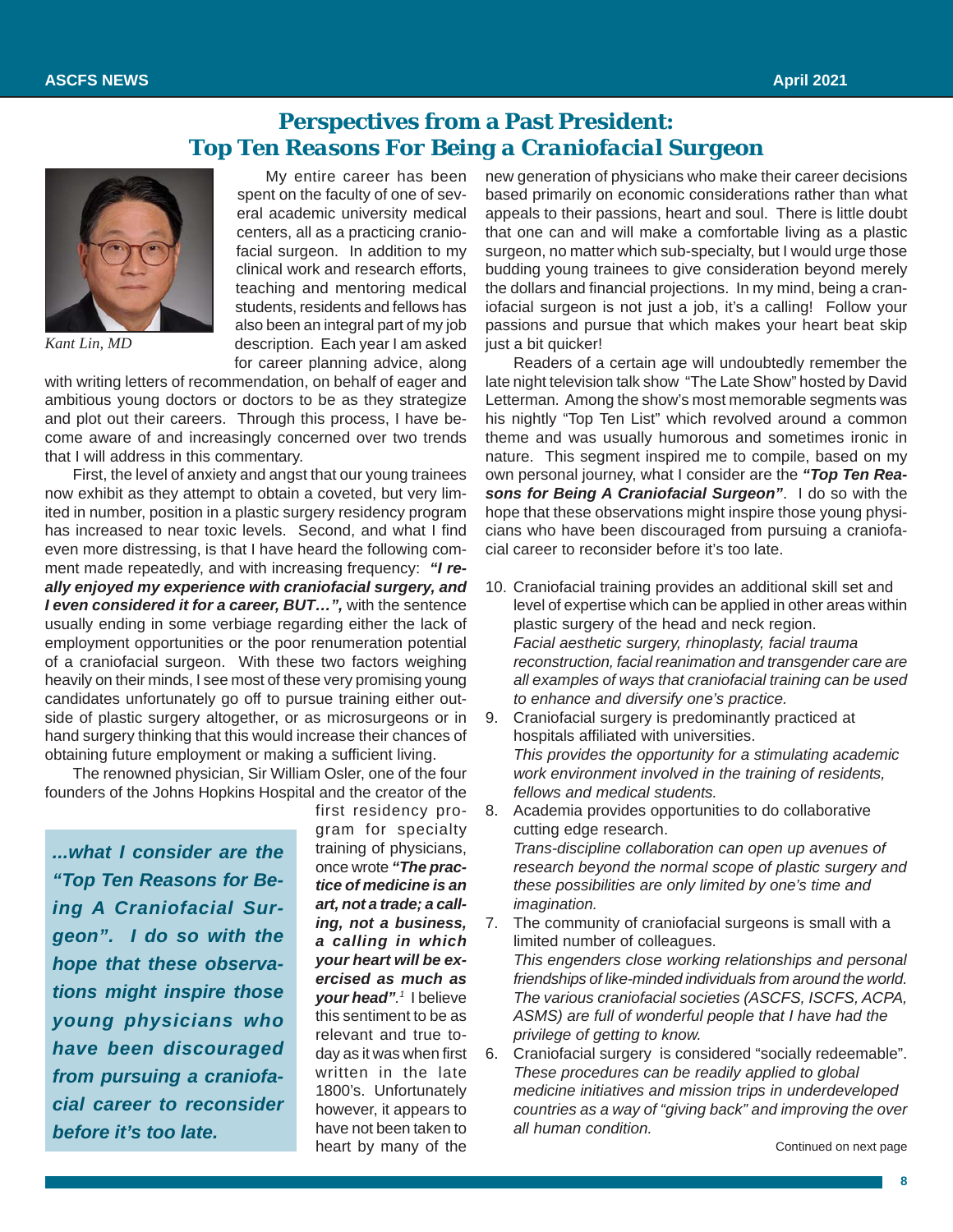### **Presidential Prospective** *(continued from previous page)*

5. Craniofacial surgery taps into one's creative thinking and problem solving abilities. *No two deformities are exactly alike but the basic principles*

*are constant, and it is left up to you on how best to apply them.*

- 4. Craniofacial surgery oftentimes entail "BIG" cases. *Procedures involving the simultaneous reconstruction of bone, soft tissues and skin of the face and head are always challenging, exciting and never routine in nature*.
- 3. Craniofacial procedures can have a life altering impact on patients.

*In as little as 45 minutes someone's face and head can be transformed, for which they and their family's are always so grateful for.*

2. The privilege of working with and on kids inspires me each and every day. *Children by nature are optimists and make a habit of*

*persisting in the face of challenges and overcoming obstacles. How can that not rub off on you?*

1. I can't imagine having more FUN doing anything else!

As a Past President of this society, I am fortunate to have been both a witness and a participant in the evolution of the specialty, since its inception with the pioneering work of Paul Tessier. The many diagnostic and technological advances that

have become reality during my time, which did not exist when I was in training, is an indication of the thriving and evolving nature of the field. I have no doubt that there will be many more new and exciting innovations to come as the torch is passed from the "Founders" to the next generation.

In closing, I would like to acknowledge the mentorship and friendships that I have experienced, especially being part of the "Penn Mafia" family.<sup>2.</sup> In addition, I owe special gratitude to Henry Kawamoto, Joe Gruss (posthumously), John Persing, John Jane (posthumously), and my brothers-in-arms, Steve Buchman, Jack Yu, Bob Havlik, Frank Papay, Mark Urata, and Bill Hoffman, all proudly craniofacial surgeons, who have been either guiding me, or by my side, on the journey every step of the way. Following and embracing my passion has ultimately led me to a fulfilling, satisfying and arguably successful career. I have no doubt that once you've committed to following your passion, that the same will happen for you.

#### **References**

1. Silverman, ME, Murray, J, and Bryan, CS, eds. *The Quotable Osler*. Philadelphia: American College of Physicians 2003.

2. Azoury, SC, Kalmar, CL, Zimmerman, CE, et al. The Linton A. Whitaker Legacy: Cultivating Craniofacial Surgeon Leaders. Ann Plast Surg 2021 Mar 1;86(3): 251-256.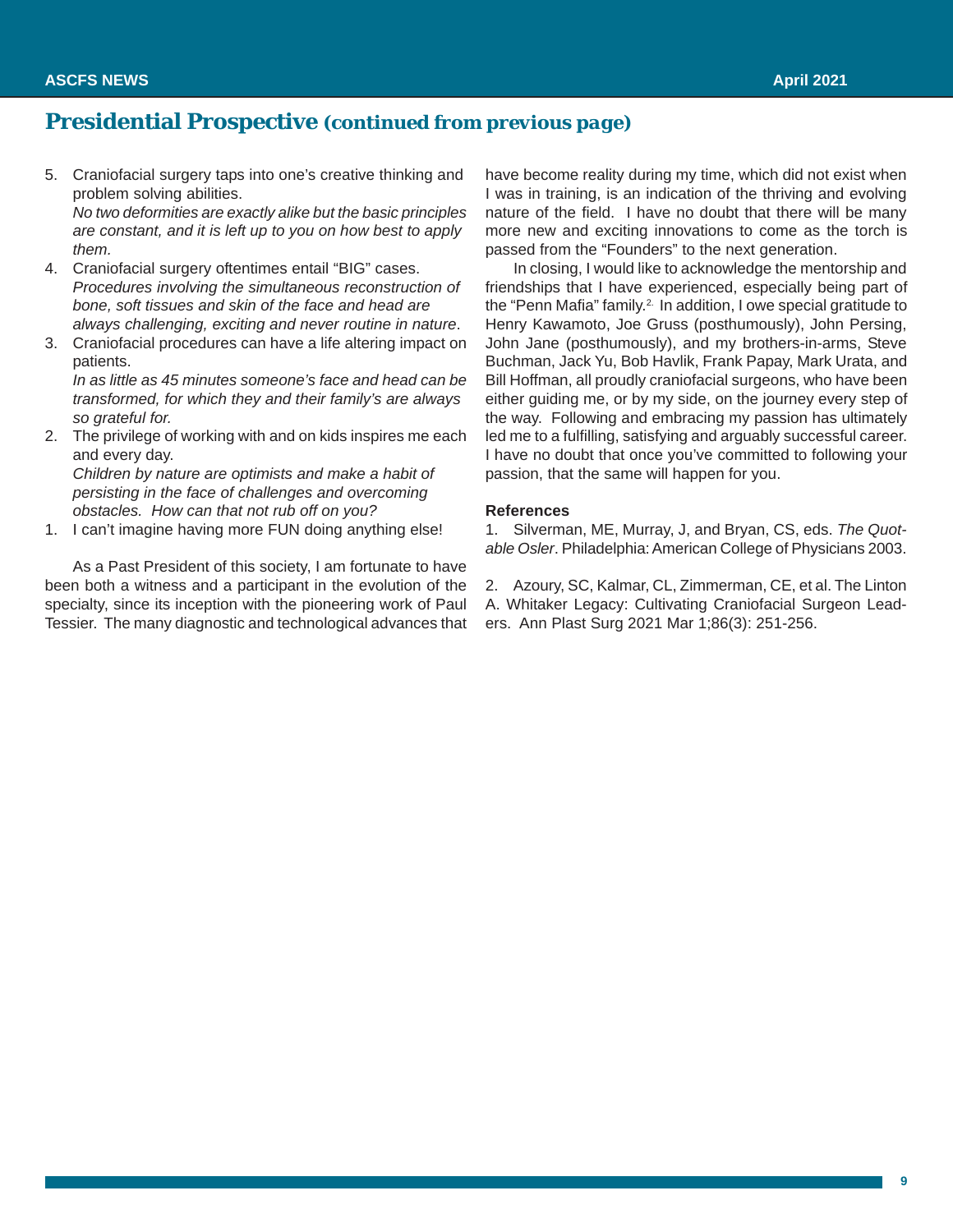### **ASCFS Annual Meeting at ACPA: HIGHLIGHTS**

#### **WEDNESDAY, APRIL 28 / 8:00 pm EDT**

#### **ASCFS Virtual Annual Business Meeting**

 All ASCFS members are invited to register via the following link: https://us02web.zoom.us/meeting/register/tZEvdeuoqjssGtaf3t4M\_02exrIBM1UsVO-e

#### **FRIDAY, APRIL 30 / 3:00 – 4:00 PM**

Linton Whitaker Lecture Ian Munro, MD: An Interesting Life….With Luck

#### **SATURDAY, MAY 1 / 5:00 – 6:00 pm**

ASCFS Panel:

Co-Chairs: Jack Yu, MD and Joseph Williams, MD Panelists: Davinder Singh, MD, Jeffrey Fearon, MD, Mark Urata, MD, Colin Brady, MD

#### **Craniofacial PAPERS AVAILABLE THROUGH the ACPA MEETING PORTAL FROM MAY 2 – JUNE 30**

Craniofacial Breakout I:

Physiologic Timeline of Cranial-Base Suture and Synchondrosis Closure: A Primary Investigation

Dynamics of Fat Graft Growth in Adolescents: A Longitudinal, Quantitative, Split-Face-Controlled Assessment of Hemifacial Fat Transfer

Computed Tomography In Patients With Craniosynostosis: A Survey To Ascertain Practice Patterns Among Craniofacial **Surgeons** 

Prenatal Diagnosis of Craniofacial Anomalies: How Positive are we about that Positive Result?

Risk Factors for Occipital Step-off Deformities in Posterior Vault Distraction Osteogenesis

Do Sociodemographic Factors Impact The Timing Of Surgical Repair For Craniosynostosis? - A Regional And National Assessment

Mandibular Distraction in Neonatal Pierre Robin Sequence: Is Immediate Extubation Both Feasible and Safe?

Development of a High-Fidelity 3D Printed Craniofacial Simulator

Comprehensive Mid-Term Outcomes Following Infant Mandibular Distraction Osteogenesis

Reconstructive Strategies For High-Risk Complex Cranial Defects: A 10-Year Experience

Diagnosis, Evaluation, And Treatment In Freeman-Burian Syndrome: Clinical Practice Guideline For A Rare And Complex Craniofacial Syndrome

Craniofacial Breakout II:

Pediatric Plastic Surgery Operating Room Block-Time Utilization: A Casualty Of Illness

The Expanding Role of Posterior Vault Distraction Osteogenesis in Idiopathic Intracranial Hypertension and Slit Ventricle Syndrome

Factors Associated with Delayed Presentation of Patients with **Craniosynostosis** 

Three-Dimensional Facial Asymmetry in Non-Syndromic and Muenke Syndrome Associated Unicoronal Synostosis

Surgical Complexity and Physician Workload in Craniofacial Surgery: Do RVUs Need to be Adjusted?

Comparison of Longitudinal Outcomes following Mandibular Distraction Osteogenesis or Continuous Positive Airway Pressure for Robin Sequence

Calvarial Vault Reconstruction for Sagittal Craniosynostosis in Patients 12-Months and Older

Incidence And Perioperative Management Of Von Willebrand Disease In Craniosynostosis Operative Cases

Orbital And Periorbital Dysmorphology In Untreated Pfeiffer Syndrome

Morphometric Analysis Of Hypoplasic Mandible: How Is It Different From The Pediatric Healthy Mandible?

External Ear Reconstruction with Porous Polyethylene Implants: Assessing Outcomes and Surgeon Learning Curve

Fat Grafts Supplemented With Adipose-Derived Stromal Cells In The Rehabilitation Of Pediatric Patients With Craniofacial Microsomia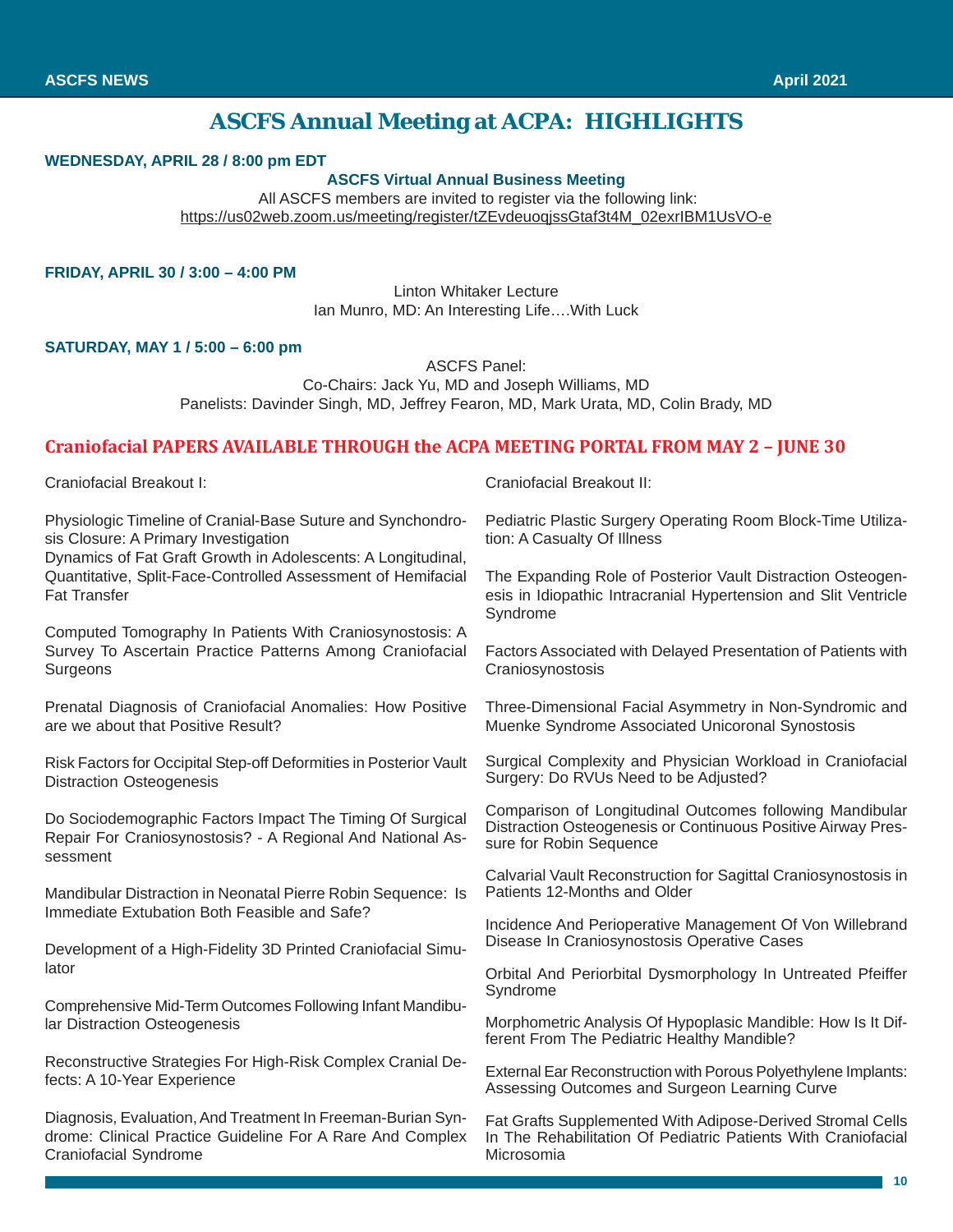### **A Craniofacial Syllabus**



*Jack Yu, MD*

As of 2020, there are 30 craniofacial fellowships in the US. [Nguyen, 2020] Significant variations exist in the educational experience of these programs, as evidenced, for example, by the high relative dispersion (sometimes known as coefficient of variation, or CV. CV= standard deviation/mean) of 73.36% in the 578 reported operations for cranio-

synostosis from academic year 2018. The mean was 30.4 cases with a standard deviation of 22.3 cases. [Hush and Williams, 2020] As large as this may seem, it is less than four other groups included in the survey: 105% for mandibular distraction (7.94 +/-7.58), 121% for midface surgery (5.56 +/- 4.58), 84.45% for facial trauma (28.51  $+/-$  33.76), and 77.62% for orthognathic surgery (20.67 +/- 26.63). The only group with less variation in the operative experience is cleft surgery: 56.23%, with a mean of 68.61 cases and standard deviation of 38.58 cases.

While some differences in fellowship training programs are inevitable, due to locations, referral patterns, and interests/focus/skills of the faculty, certain common requirements are necessary as stipulated by Accreditation Council for Graduate Medical Education, ACGME. [ACGME, 2019] The most recent revisions became effective on July 1<sup>st</sup>, 2019, and contains six key sections from appointment, educational program, evaluation, oversight, to personnel, and work environment. This proposed craniofacial syllabus is a tool to provide shared structures of the educational program so that we can achieve better content consistency. A syllabus is an important part of any curriculum, supplying detailed plans of what the learners will go through, the proper sequence within the allocated frame of time,

to achieve the desired transformation.

*... a tool to provide shared structures of the educational program so that we can achieve better content consistency. A syllabus is an important part of any curriculum, supplying detailed plans of what the learners will go through, the proper sequence within the allocated frame of time, to achieve the desired transformation.*

Like ASCFS taskforce on ERAS for craniofacial surgery, we apply the principle of Group Intelligence [Galton, 1907] and harness the experience and expertise of our members. This is only the beginning of a continuous massive, collective effort and will need sustained commitments from every craniofacial educator. *FACE*, the official journal of ASCFS and ASMS will be the principle periodical to publish these educational as they become available, covering all three pedagogical domains: cognitive, psychomotor, and affective. There are many print and online depositories and portals that exist now to provide contents, but not in a centralized and organized manner. Both ASMS and ASCFS will host contents in its homepages with different emphasis, as well as the PSEN and ACPA for their relevant educational materials. There are 18 modules for a 12-month period in this syllabus, with the first 6 months covering 2 modules and one per months for the second 6 months. Below is the outline of the 18 modules:

#### **SECTION 1: Surgical topics**

**This section has seven modules:**

- 1. Orofacial clefts
- 2. Craniosynostosis
- 3. Facial Trauma
- 4. Craniofacial Tumors
- 5. Facial reanimation
- 6. Ear reconstruction
- 7. Gender reassignment

#### **SECTION 2: Non -Surgical Expertise This section has five modules:**

- 1. Dental
- 2. Orthodontic treatment (including pre-surgical orthodontic preparations)
- 3. Speech and swallowing
- 4. Genetics and craniofacial morphogensis
- 5. Essential basic biomechanics

#### **SECTION 3: The multidisciplinary clinic This section has four modules:**

- 1. Team building
- 2. The business aspects of sustaining a team
- 3. The mechanics of the team
- 4. Leadership

#### **SECTION 4 : The affective domain This section has two modules:**

- 1. The Code of Craniofacial Ethics
- 2. Setting the proper internal value systems

#### **References**

Nguyen, Jenny Lee, Colin M. Brady, and Joseph K. Williams. "A Survey of Craniofacial Fellowships in North America: The Craniofacial Fellowship Experience Outside of the Operating Room." *FACE* 1, no. 2 (2020): 114-123.

Hush, Stefanie, and Joseph K. Williams. "A review of craniofacial training programs in North America." *FACE* 1, no. 1 (2020): 11-20.

https://www.acgme.org/What-We-Do/Accreditation/Common-Program-Requirementshttp://www.acgme.org/portals/0/ pfassets/programrequirements/cprfellowship2019.pdf Galton, Francis. "Vox populi." (1907): 450-451.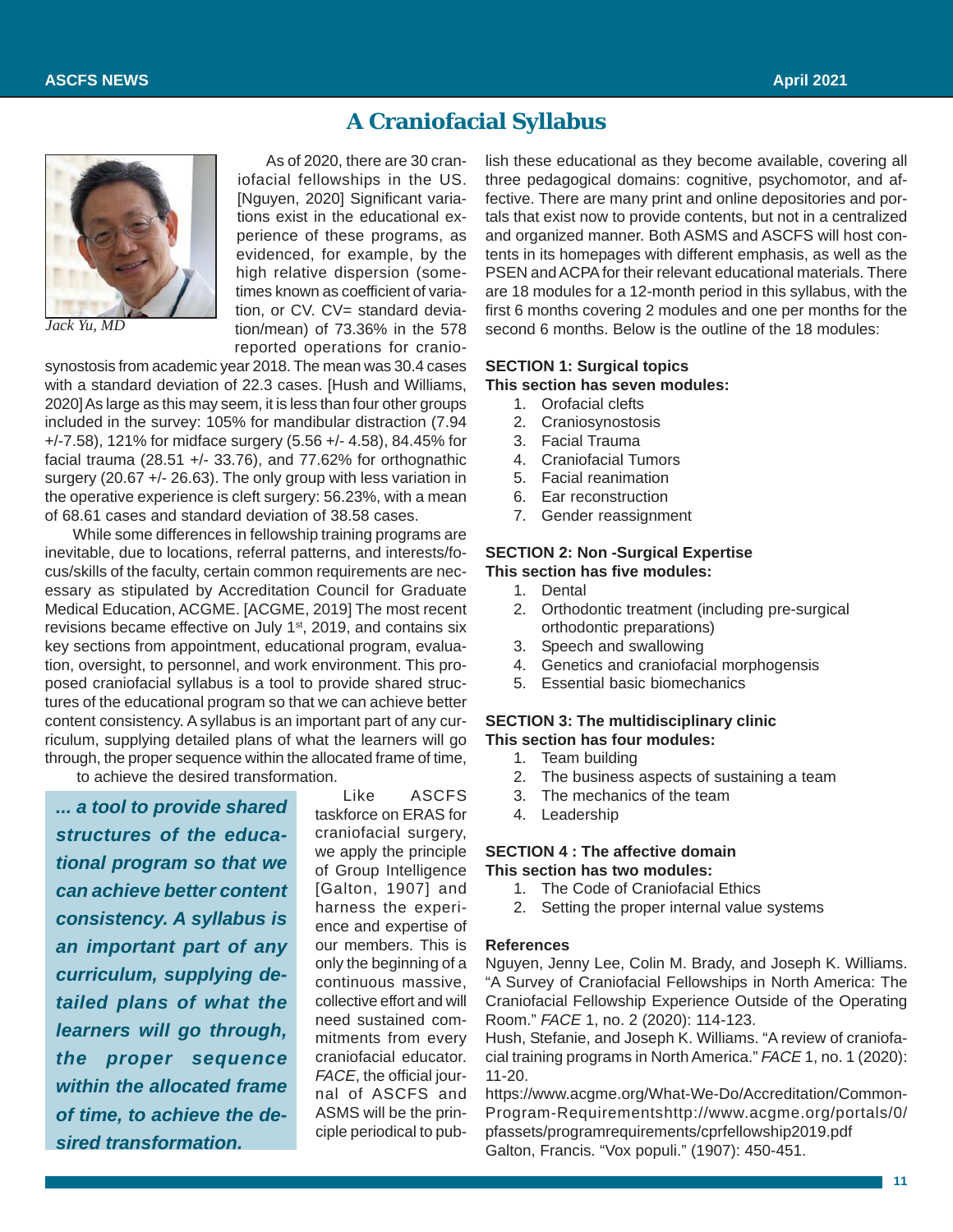## **The Combined ASCFS /ASPN Hawaii Symposium is Back!**



*Mark Urata, MD, DDS*

The combined ASCFS/ASPN Meeting is now back on the schedule for January 30th- February 2, 2022 at the Four Seasons Resort Oahu at Ko Olina. The combined symposium will take place on Monday morning with three General Sessions followed by a shared luncheon. The ASCFS will then hold our own meeting on Tuesday and Wednesday mornings (February 1

and 2), again with afternoons free to enjoy the island, ocean, and the average temperature in January and February of 78 degrees! With several cancelled national meetings over this past year, this will be a wonderful opportunity for focused and high level presentations and discussions on craniofacial topics.

The American Society of Craniofacial Surgery had originally planned to join with the American Society of Pediatric Neurosurgery in Hawaii in 2021 for the combined symposium. This would have been the second iteration of this combined meeting, the first having convened in Maui on January 23rd, 2017. Immediate Past-President at the time, Richard Hopper,

M.D. organized the original meeting with his Seattle neurosurgical counterparts, Richard Ellenbogen, M.D. and Sam Browd, M.D. This was incredibly well attended with over 113 colleagues, representing all geographic regions of the country joining with our ASPN colleagues in the inaugural event.

In the early Summer of 2020, the ASCFS Council leadership made the difficult decision to pull out from the meeting given what appeared at the time, to be a trajectory rise in the pandemic and increasing Institutional travel restrictions. Several months following that,

the ASPN postponed their meeting.

The details for our accommodations and the general session topics are currently being finalized between the two organizations, but we anticipate that this resort setting will be an optimal environment as we return to in person academic meetings.

*The combined ASCFS/ ASPN Meeting is now back on the schedule* for January 30th- Feb*ruary 2, 2022 at the Four Seasons Resort Oahu at Ko Olina.*

### **ERAS PANEL AT ASPS ANNUAL MEETING**

This past year, Jack Yu, MD, DDS convened a panel centered on the Enhanced Recovery After Surgery (ERAS) for a virtual presentation at the 89<sup>th</sup> ASPS Annual Meeting. The presenters included Jeff Fearon, M.D., Albert Woo, M.D., Joe Williams, M.D., Prasanth Patcha, M.D., Aaron Mason, M.D. Laura Monson, M.D. and myself. Our presentations were based on the foundational work done by the ERAS Work Group of the

*The protocol is a work in progress as components of this require scientific verification. It is a starting point, a "living document," that will be modified over time....*

ASCFS. I was asked to review the LeFort I ERAS protocols and adapt them for LeFort III/I/BSSO procedures understanding that much of the initial iteration was not yet completely evidenced based.

As craniofacial surgeons, we mostly develop protocols based on our own experience over decades of operating and only 1-2 craniofacial patient generations. During that learning process,

patient care may not be optimized so pooling of experience and expanding our body of evidence based medicine into ERAS protocols will minimize "learning on the job." And surgeons with less experience or lower volumes will then potentially improve outcomes at the same rate as more experienced surgeons by deploying established ERAS protocols.

For that to be the case, the ERAS protocols must possess broad applicability and allow easy compliance while allowing for variance in technique from one surgeon to another. However, it must be specific enough to provide substantive improvements in measurable outcomes including length of stay, complications, re-admissions, patient experience, economic throughput costs, etc. The ERAS protocols assume that the surgeon has the best comprehensive view to guide the patient care process through the various points of care. The protocols are divided into four phases: preadmission, preoperative, intraoperative, and postoperative. The protocol is a work in progress as components of this require scientific verification. It is a starting point, a "living document," that will be modified over time, but these guidelines will allow us to take the valuable step toward aligning our approach to improve patient outcomes.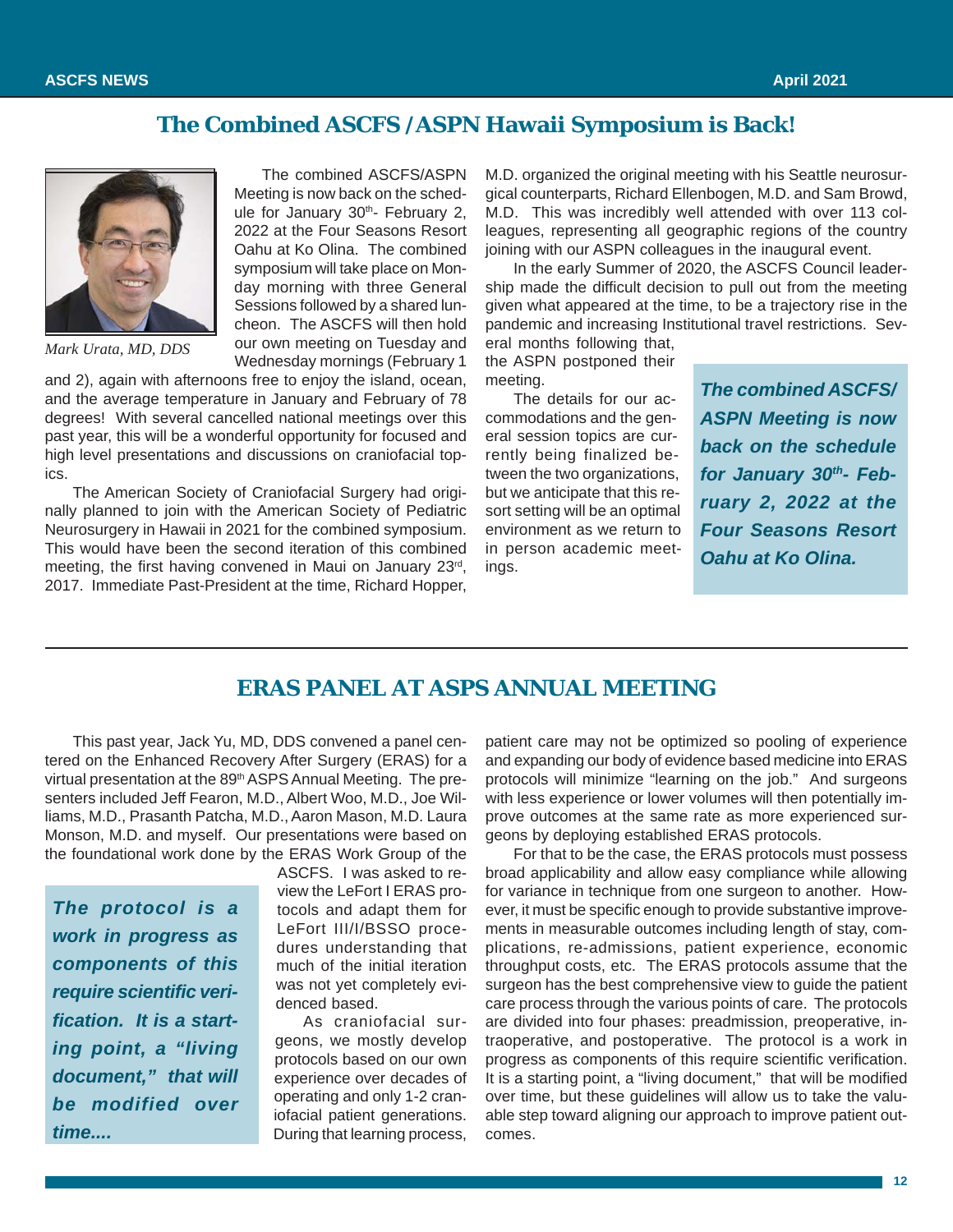### **ERAS Following Craniosynostosis Repairs**



*Jeffrey Fearon, MD*

Like many developments in surgery, the path to crafting an enhanced recovery after surgery (ERAS) protocol for craniosynostosis corrections has not been a direct one. I recall reading Dr. Henrik Kehlet's pioneering work on reducing lengths of hospitalizations following colectomies. With the calvaria so far removed from the bowels, his work seemed interesting, but un-

related. During my training, the generally accepted protocol was to keep children hospitalized after craniosynostosis repairs until they were able see out of one eye. I never quite understood the concept underlying this, especially for nonambulatory infants. So once out in practice, my discharge criteria gradually morphed towards meeting two general requirements: being appropriately alert and being able to tolerate oral hydration. Yet, it was the observation that most children vomited for days following craniosynostosis repairs that instigated my own journey towards an ERAS approach. It was easy to blame any postoperative vomiting on anesthesia, at least for the first day or so. After that point, I reasoned any persistent nausea was probably the result of the morphine required for pain control. But were these narcotics really necessary? I read this study in medical school that underscored the importance anxiety played in the perception of pain; with the same stimulus, lower anxiety = less painful. With this background, and after reading studies showing ibuprofen and acetaminophen to be equally efficacious to oral opioids, I decided to experiment with a non-narcotic postoperative protocol (keeping I.V. morphine in reserve); additionally supplementing with anti-anxi-

ety tactics, including encouraging parents to hold their child for the entire hospitalization, playing soft music in the room, and adding medications such as diphenhydramine (Benadryl) and lorazepam (Ativan), as needed. It turned out that the morphine we were holding in reserve was never used. Still, many children continued to vomit, although less frequently. It was the nursing staff that pointed out the connection between oral acetaminophen, or ibuprofen, and emesis. It seems these sweetened syrupy medications were triggering nausea, especially following a general anesthetic. This observation led us to design a prospective randomized study to compare the oral to intravenous administration of these medications on nausea and vomiting. We found the intravenous route was associated with a much lower rate of nausea and vomiting. There

erative night. We found this addition, along with alternating I.V. acetaminophen (Ofirmev) and ibuprofen (Ketorolac), kept children extremely comfortable during their overnight stay in the PICU. Besides controlling nausea, a second important factor in reaching sufficient homeostasis for discharge is hydration. I was never convinced that the commonplace usage of drainage tubes following skull surgery was all that effective at reducing postoperative swelling. It was also clear that removing these tubes hurts. The post-surgical inflammatory response includes a bradykinin-induced microvascular leakage. This phenomenon progresses to the point that there is sufficient backpressure to limit further extravasation. Drainage tubes limit this counter pressure, prolonging "third space" losses that increase the need for additional fluid replacement. Eliminating external drainage should therefore be expected to accelerate the achievement of homeostasis. Another important factor is total blood volume. The avoidance of allogeneic red blood cell transfusions by preoperatively increasing red cell mass with

was also the added benefit of children always getting the full dose, instead of sometimes losing most of it from emesis, which then required completing a 6-hour period before re-administration. Around this same time, we also started using the sedative, dexmedetomadine (Precedex), just prior to emergence from anesthesia, which was continued over the first postop-

iron supplementation, and the addition of recombinant erythropoietin in infants, as well as the use of intraoperative blood recycling, all contribute to blood conservation (our transfusion rates are currently below 5%), which should further expedite a return to homeostasis.

The decision-making process associated with determining a hospital discharge is not entirely objective, and it is the

*The decision-making process associated with determining a hospital discharge is not entirely objective, and it is the associated subjectivity that makes it challenging to test the impacts of any specific alteration in care on shortening lengths of stay.*

associated subjectivity that makes it challenging to test the impacts of any specific alteration in care on shortening lengths of stay. With these challenges in mind, the preoperative use of supplemental iron for all children and erythropoietin in infants, the use of intraoperative blood recycling and the avoidance of allogeneic transfusions, eliminating external drainage, the use of a dexmedetomadine infusion overnight, substituting intravenous acetaminophen and ibuprofen for postoperative narcotics, and the maintenance of full I.V. hydration in spite of oral intake, have together been associated with a more expeditious recovery. With this protocol in place, 99% of children at our center are being discharged from the hospital 48 hours post-cranial remodeling procedures.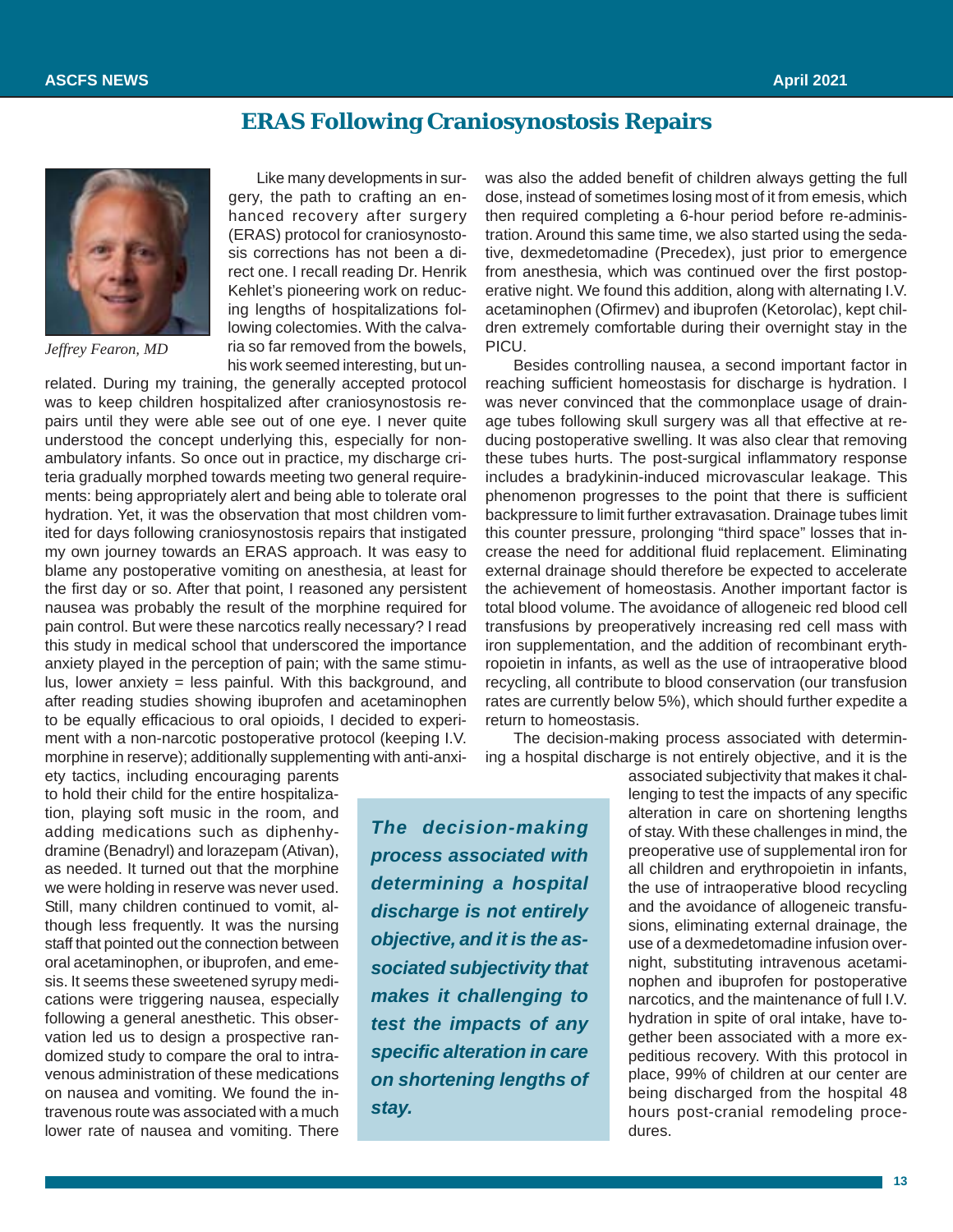### **Ethical Pitfalls in Virtual Care**



*Christian J. Vercler, MD*

Virtual visits and telehealth increased 154% when the pandemic hit America in the latter half of March  $2020<sub>1</sub><sup>1</sup>$  when most of our hospitals shut down all outpatient clinics and elective operations. The abrupt disruption of care was a seismic interruption<sup>2</sup> from which we have now mostly recovered as we have settled into a "new normal." We have long communicated with

our patients and families via telephone and it made perfect sense to utilize the latest technologies to provide virtual care when in-person visits were restricted. It was "better than nothing."

There has long been a push to increase telemedicine, which was shown to be feasible as early as 1905, when Dutch physician Willem Einthoven successfully transmitted heart sounds via telephone.3 When Trump authorized CMS coverage of telehealth services in March 2020 it became ubiquitous. Few craniofacial surgeons were utilizing video visits before the pandemic and now the only surgeons not performing "virtual care" are those who have retired.

There are many advantages to video visits. Our patients no longer have to travel long distances to see us. When we are running behind in clinic patients and families are waiting in the comfort of their home, not the boring clinic room. They do not have to navigate the potentially-high-risk waiting room. The bar for quick "check-ins" post-op is lower and pre-op questions that parents forgot to ask can be addressed with an additional virtual visit rather than a second face-to-face pre-op appointment. In many ways it improves patient access to our services and to our expertise. For many patients it is much more convenient. It can also facilitate team-based care by not requiring all specialists to be in the same physi-

cal location at the same time.

Virtual care also increases the capacity of a surgeon to see more patients in a given day without utilizing additional clinic space, office staff, or supplies. Video visits can occur outside of "normal business hours." For example, I schedule most of my telehealth visits before my office staff arrive in the morning and after they leave at night. Some of my colleagues see patients virtually all weekend. This improved access and expanded hours of service has a positive effect on the bottom line as well, and many healthcare administrators have incorporated target numbers for vir-

*Presently we are in the midst of a change in practice that was thrust upon us by necessity and not quality improvement initiatives. Virtual care is better than no care when those are our only options. However, virtual care is not straightforwardly equivalent to the high quality patient-focused care that is irreducibly physical and interpersonal.*

tual care from all their "providers." For example, a large university hospital in the Midwest withholds certain bonuses unless 20% of clinic patients are seen virtually.

This move to financially incentivize virtual care raises some important questions. Is it an adequate substitute for an in-person clinical encounter? Do we know if outcomes are equivalent and what are the appropriate metrics to evaluate in that regard? Knowing that not all patients have equal access to a stable internet and the devices required for a video visit, does this increase health disparities? What sort of choices do we give patients? Should all post-op visits be done virtually? The COVID pandemic has established that public health should trump patient preference, but what about expediency and clinic throughput?

"Being there" for a patient—real physical presence—is one of the core aspects of a virtuous surgeon.<sup>4</sup> One of the main responsibilities of a surgeon is to not abandon the patient upon whom she has operated. So, while in some ways virtual care facilitates this, in other ways it is but a simulacrum of care. The four techniques of physical exam (inspection, palpation, percussion, auscultation) are reduced to just inspection, and that is actually a two-dimensional inspection mediated by a camera on a smartphone or laptop. It is exceedingly difficult to adequately assess occlusion. It is impossible to detect the foul smell of an infection, or the smell of cigarette smoke. Our clinical judgments are informed by a large amount of information that we have learned to process over our long training period and practical experience. Much of this information is what the scientist-philosopher Michael Polanyi called *tacit knowledge.5* This basic idea is that we can know more than we can say. When our interactions with our patients are limited to the virtual realm, we risk making decisions that are based on only what can be observed on a video screen and articulated by the patient. This might not be a problem for many of the problems we address, but we are fooling ourselves if we think that

> the virtual encounter is a 1:1 replacement for the physical encounter.

> Continued on next page This is where the ethical pitfalls are. Enthusiasm for the beneficial aspects of video visits and the administrative pressure to increase the use of telehealth can contribute to a blind spot in our vision of what is in the best interest of the patient. For example, a patient with a non-displaced mandible fracture who I was following virtually developed a worsening malocclusion that I did not detect for several weeks. The delay in my detecting the worsening malocclusion led to a delay in definitive management. This is just one example, but as craniofacial surgeons we rely on palpation to detect